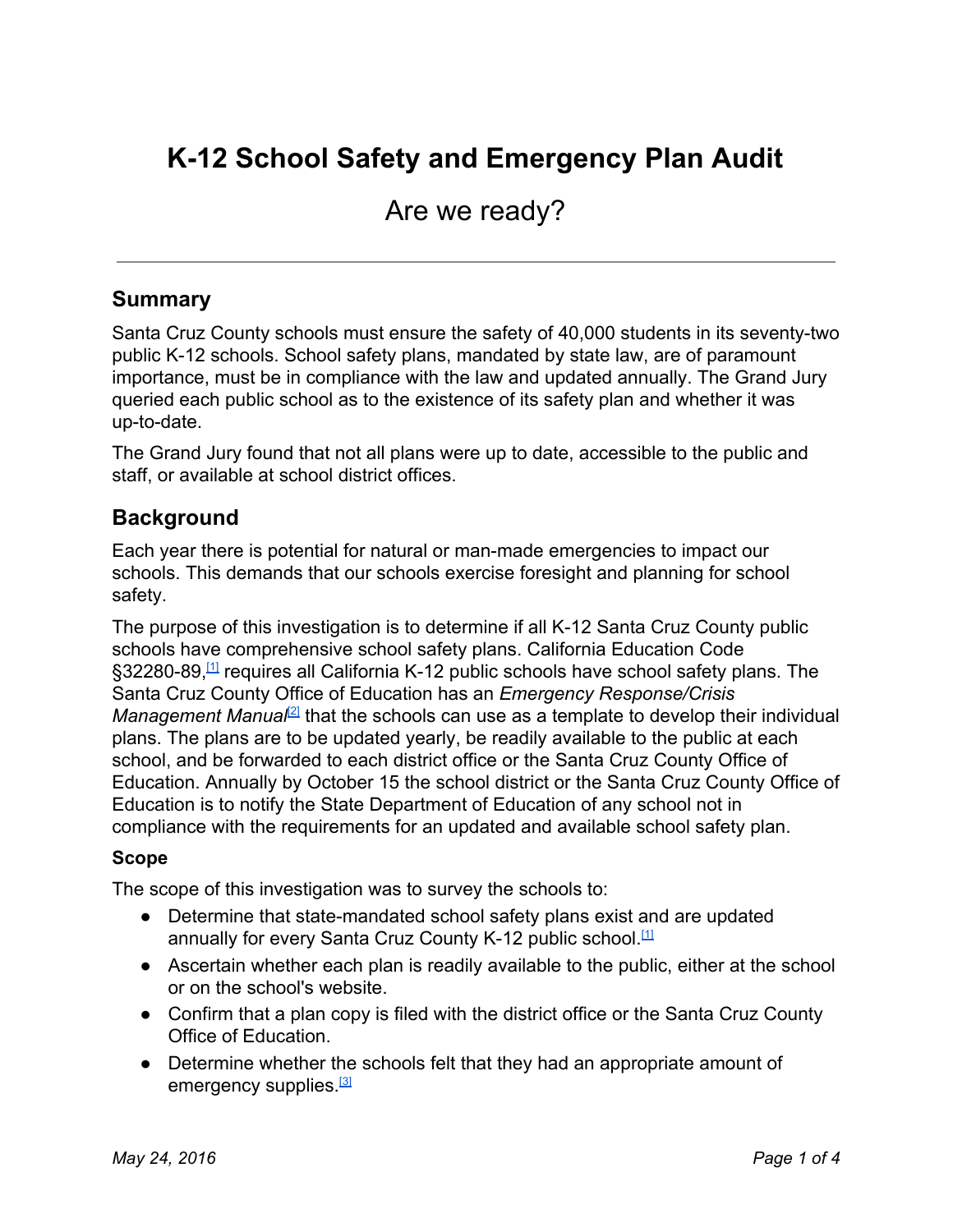Our survey<sup>[4]</sup> focused on the existence of a plan, whether the plan was up to date, and that the plan was readily accessible to the public. Plan content as defined by the County Office of Education<sup>[\[2\]](http://www.santacruz.k12.ca.us/school_safety/emergency_response_manual_pdfs/ERCM-Manual-Full.pdf)</sup> and California Education Code §33280-89<sup>[\[1\]](http://www.leginfo.ca.gov/cgi-bin/displaycode?section=edc&group=32001-33000&file=32280-32289)</sup> was beyond our scope.

### **Investigation**

The Grand Jury surveyed all seventy-two public K-12 schools. We visited all ten school district offices and the County Office of Education to confirm school safety plans were on file.

All schools did have a safety plan although many were not up to date. The responses also drew our attention to several other compliance and implementation issues.

A few respondents indicated that they had their plan available on the school website. A Grand Jury search for these website plans turned up inconsistent results: some were available, some pointed to a district plan, some were hard to find, and some were never found. There was no hard copy safety plan for each school that will ensure that the safety plan will be available in the event of loss of power or other outages.

The survey results<sup>[4]</sup> also indicated that most schools reported that they did not have sufficient emergency supplies.

# **Findings**

- **F1.** All schools had a plan. However, not all schools were current with the required yearly updates.
- **F2.** Few schools had any reference to a Safety Preparedness Plan on their websites.
- **F3.** Most schools had insufficient emergency supplies.
- **F4.** At some district offices the existence of the safety plan was unknown, at other district offices the location of the plan was unknown.
- **F5.** Some district offices had only online versions of their schools' plans and no printed copies.

#### **Recommendations**

- **R1.** All schools should have a plan that is reviewed and updated yearly. (F1)
- **R2.** Publicly available school safety plans should be on all school websites. The location of this information should be prominently and uniformly displayed on the homepage of each school's website. (F2)
- **R3.** The County Office of Education should ensure that schools have sufficient and appropriate emergency supplies. (F3)
- **R4.** All schools and district offices should have a printed copy of the school safety plan readily available. (F5)
- **R5.** All district and school staff members should know about the existence of the safety plan and should know the exact location of their printed safety plan. (F4)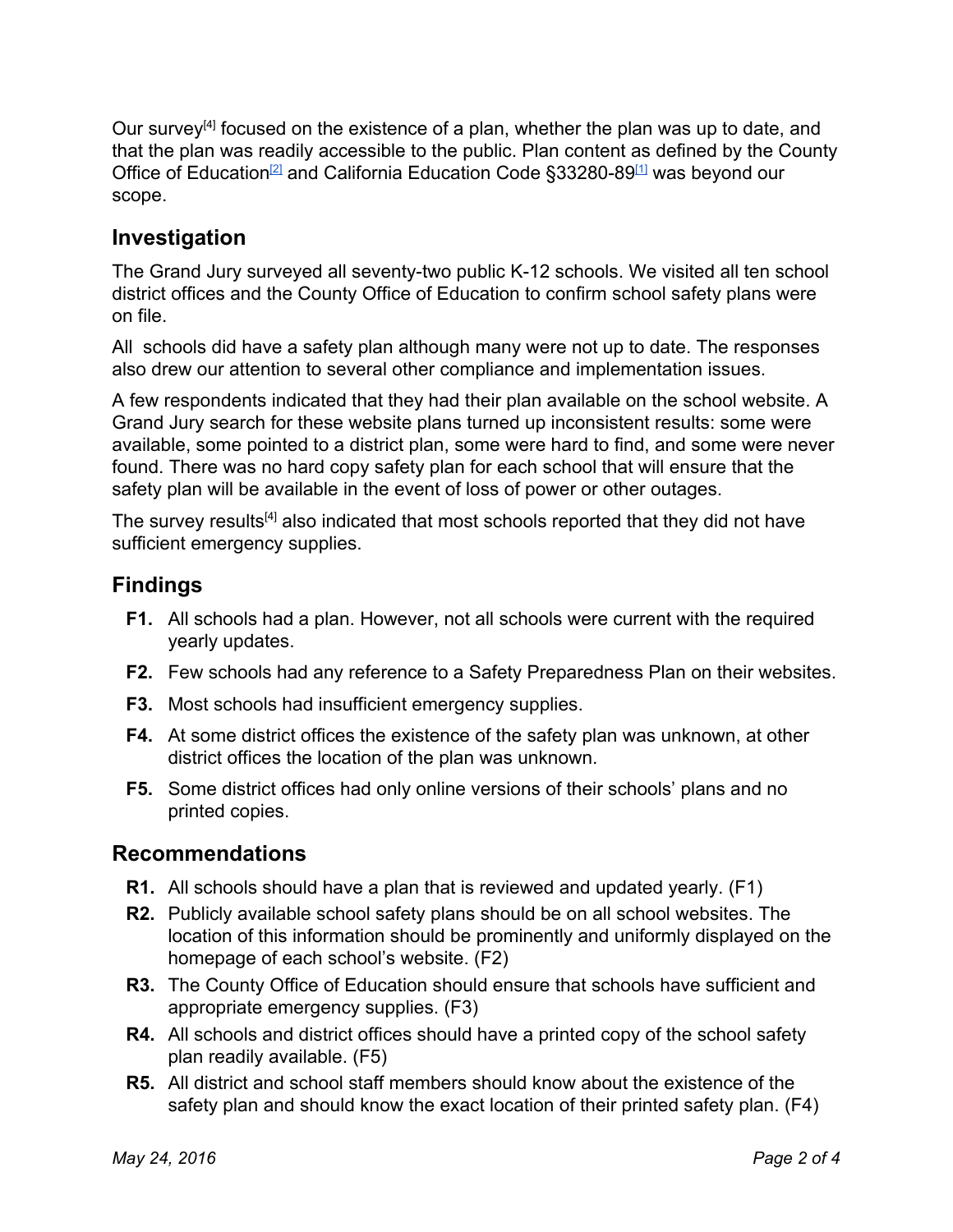**R6.** County Office of Education should require a yearly report from each district superintendent certifying the existence and annual update of each school's safety plan. (F1)

### **Responses Required**

| <b>Respondent</b>                                                                  | <b>Findings</b> | <b>Recommendations</b> | <b>Respond Within/</b><br><b>Respond By</b> |
|------------------------------------------------------------------------------------|-----------------|------------------------|---------------------------------------------|
| <b>Santa Cruz County</b><br><b>Office of Education</b><br><b>Board of Trustees</b> | $F1-F5$         | $R1-R6$                | 90 Days<br>August 22, 2016                  |

# **Definitions**

- **K12:**All School grades from Kindergarten through twelfth (12th) grade.
- **● School Safety Plan**: A plan to develop strategies aimed at the prevention of, and education about, potential incidents and emergencies.<sup>[\[1\]](http://leginfo.legislature.ca.gov/faces/codes_displaySection.xhtml?sectionNum=32280.&lawCode=EDC)[\[2\]](http://www.santacruz.k12.ca.us/school_safety/emergency_response_manual_pdfs/ERCM-Manual-Full.pdf)</sup>

#### **Sources**

#### *References*

- 1. California Education Code § 32280-89. Accessed April 11, 2016. [http://leginfo.legislature.ca.gov/faces/codes\\_displayText.xhtml?division=1.&chapt](http://leginfo.legislature.ca.gov/faces/codes_displayText.xhtml?division=1.&chapter=2.5.&part=19.&lawCode=EDC&title=1.&article=5.) [er=2.5.&part=19.&lawCode=EDC&title=1.&article=5.](http://leginfo.legislature.ca.gov/faces/codes_displayText.xhtml?division=1.&chapter=2.5.&part=19.&lawCode=EDC&title=1.&article=5.)
- 2. County Office of Education. 2005. *Emergency Response/Crisis Management Manual.* Accessed April 11, 2016. [http://www.santacruz.k12.ca.us/school\\_safety/emergency\\_response\\_manual\\_pdf](http://www.santacruz.k12.ca.us/school_safety/emergency_response_manual_pdfs/ERCM-Manual-Full.pdf) s/ERCM-Manual-Full.pdf
- 3. County Office of Education. 2005. "72-Hour Emergency Supplies Suggestions." forms F30–F33 on pages 271–274 of *Emergency Response/Crisis Management Manual.* Accessed April 11, 2016. [http://www.santacruzcoe.org/school\\_safety/emergency\\_response\\_manual\\_pdfs/](http://www.santacruzcoe.org/school_safety/emergency_response_manual_pdfs/ERCM-Manual-Full.pdf) ERCM-Manual-Full.pdf
- 4. Santa Cruz County Civil Grand Jury. Fall, 2015. Confidential K-12 School Preparedness Survey and Results.